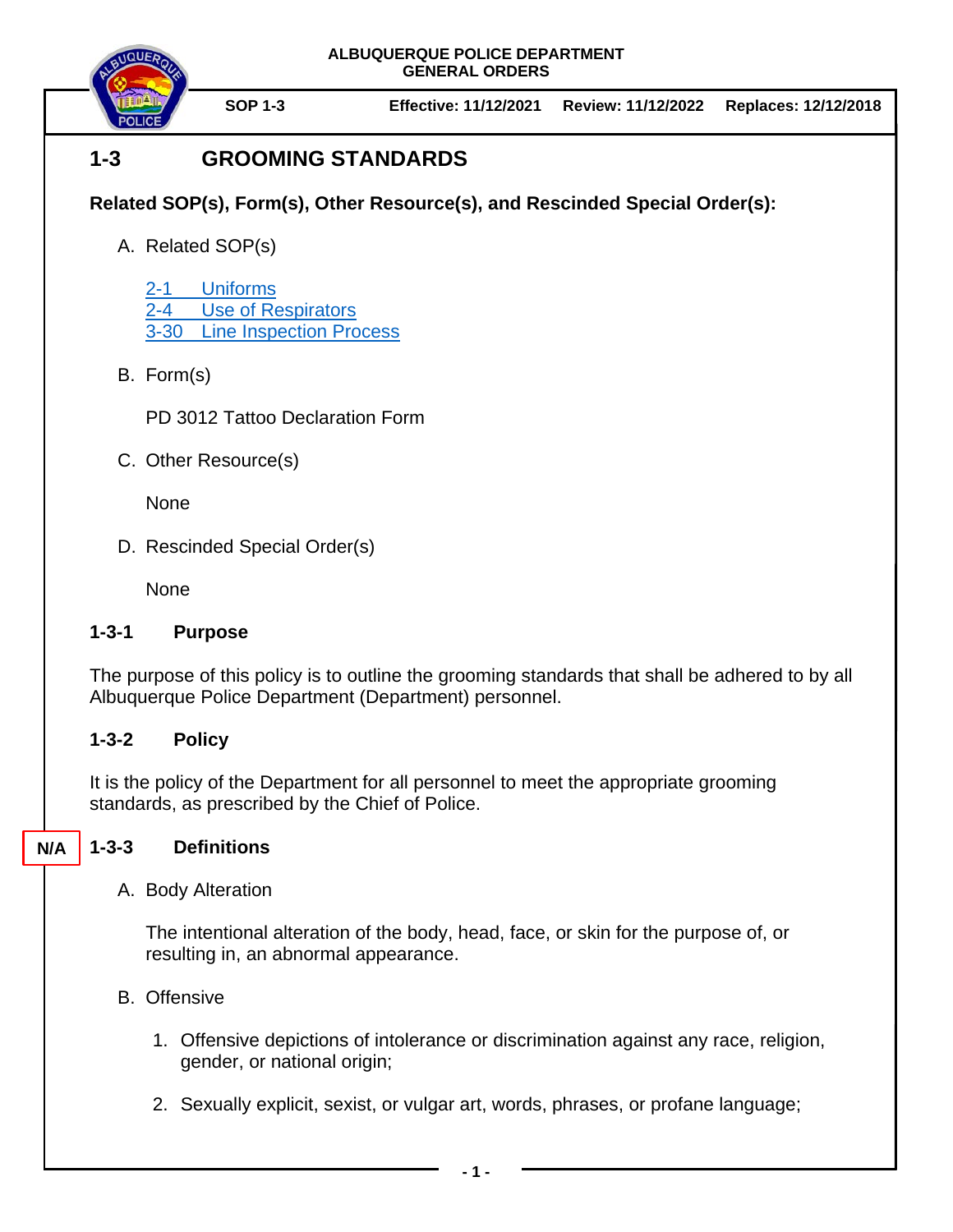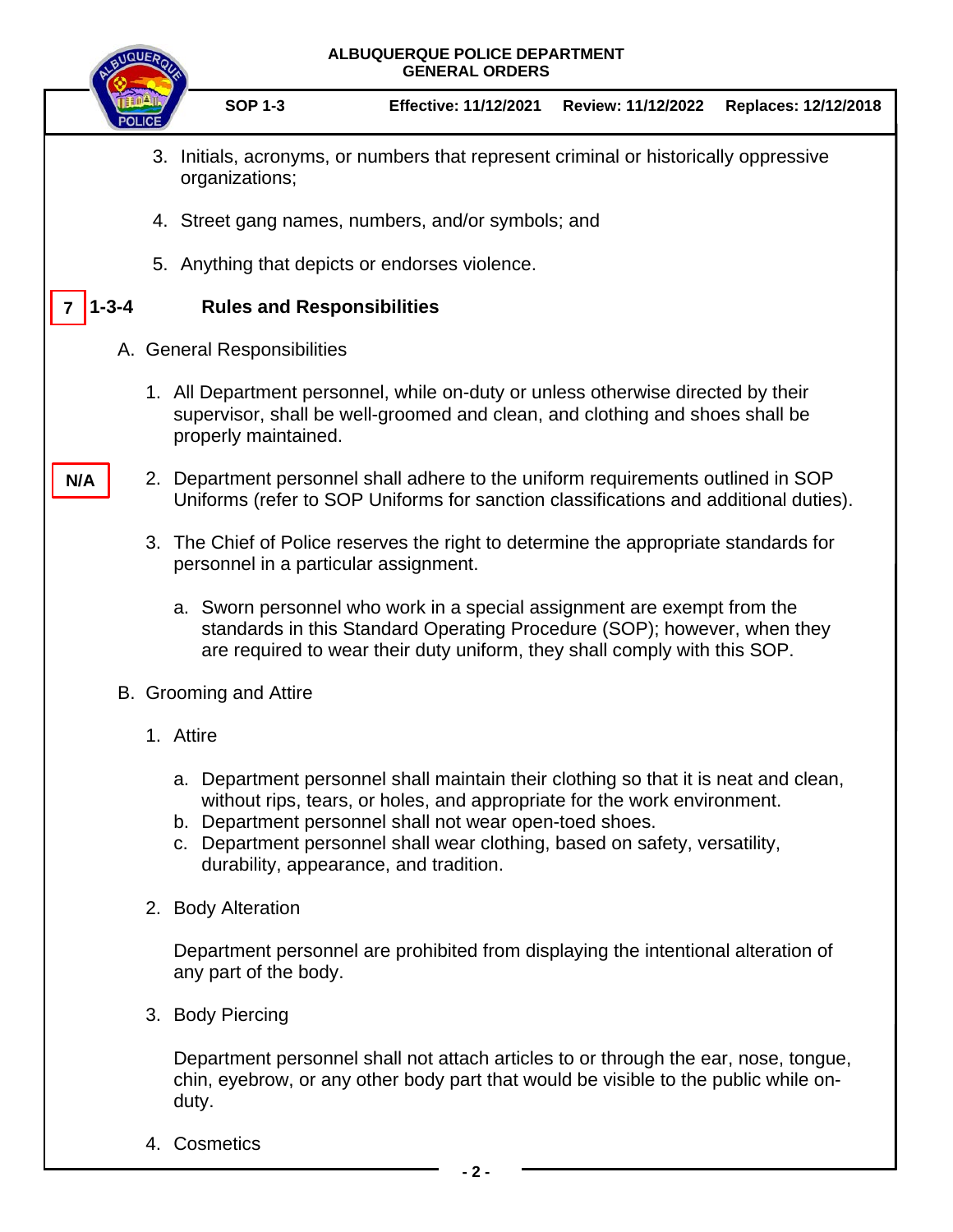

**SOP 1-3 Effective: 11/12/2021 Review: 11/12/2022 Replaces: 12/12/2018**

- a. Cosmetics may be worn as long as colors blend with natural skin tone, enhance natural features, and do not give a dramatic appearance.
- b. An employee's chain of command has the authority to mandate the removal of cosmetics determined to be in violation of this SOP.
- 5. Dental Ornamentation
	- a. Department personnel are prohibited from using decorative veneers or caps for the purposes of dental ornamentation. Teeth, whether natural, capped, or veneered, shall not be ornamented with designs, jewels, initials, etc.
- 6. Eyeglasses
	- a. Prescription glasses shall be conservative in design.
	- b. Sunglasses may be worn outside and shall be removed when addressing the public unless it is impractical or unsafe to do so.
- 7. Facial Hair
	- a. Department personnel shall comply with the following standards pertaining to facial hair:
		- i. Sideburns shall not extend in length below the bottom of the ear. The sideburns shall be neatly trimmed, not bushed nor flared. Sideburns shall be cut level when the head is held in the position of attention. The width of the sideburns shall not be more than one and one-quarter inch  $(1\frac{1}{4})$ ;
		- ii. No facial hair other than a mustache is authorized while in uniform. Mustaches shall be neatly trimmed and shall not extend in length below the top edge of the upper lip nor extend more than one-quarter inch  $(\frac{1}{4})$ upward, downward, or to the side from the corner of the mouth; and
		- iii. An employee's facial hair shall be trimmed or shaved so as not to interfere with the proper seal of the Department-issued respirator. Specialized and collateral units shall be required to wear respirators, consistent with SOP Use of Respirators.
- 8. Fingernails
	- a. Department personnel shall comply with the following standards pertaining to fingernails:
		- i. Fingernails shall be kept clean and well-groomed;
		- ii. For sworn personnel, the length of fingernails shall not exceed one-quarter inch  $(\frac{1}{4})$  from the tip of the finger nor interfere in any way in the performance of primary police tasks or with the safe drawing and firing of the service weapon; and
		- iii. Dangling fingernail rings or decorative adornments are prohibited.
- 9. Hair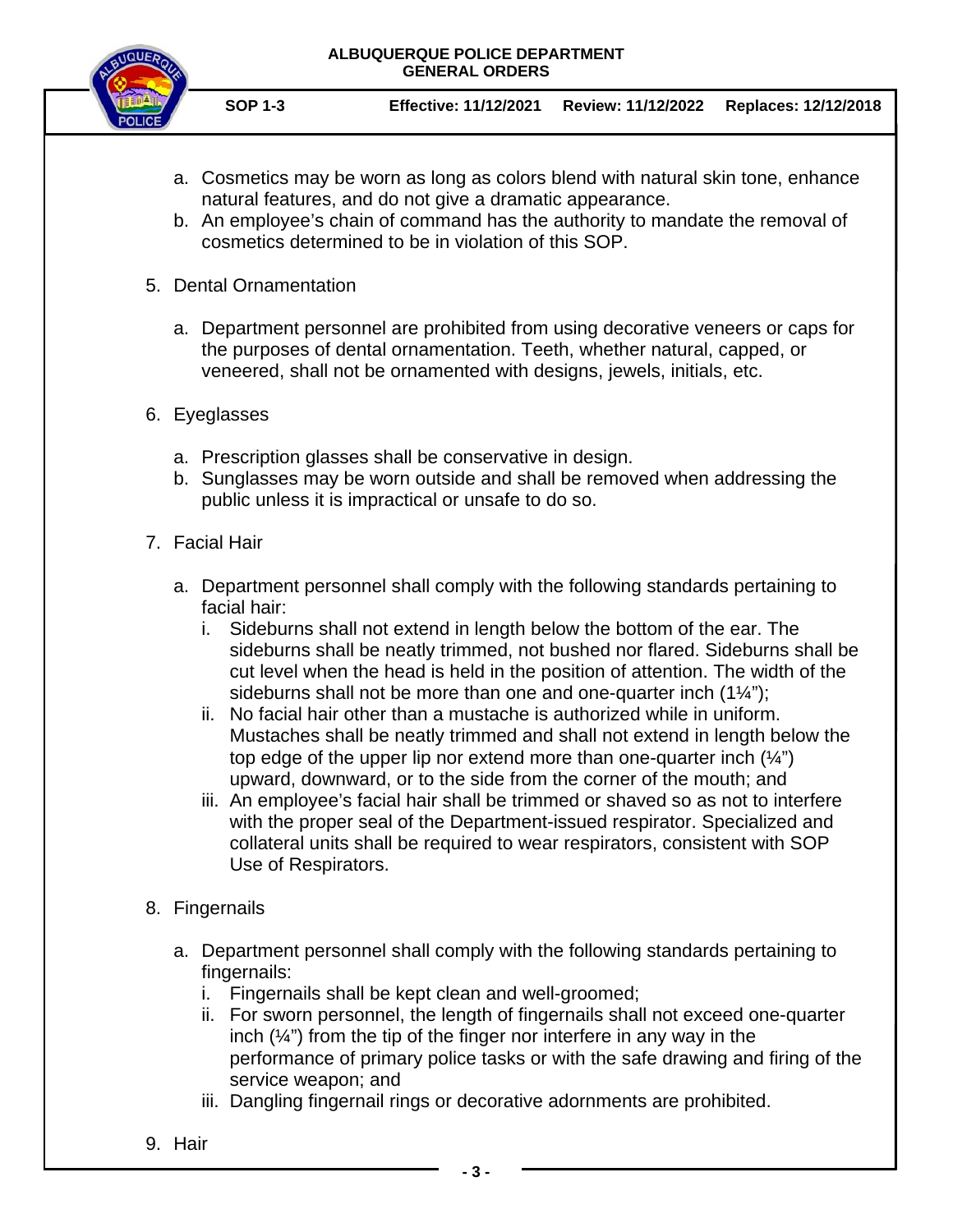

- **SOP 1-3 Effective: 11/12/2021 Review: 11/12/2022 Replaces: 12/12/2018**
- a. Department personnel shall comply with the following standards pertaining to hair:
	- i. Hair shall be clean, combed, and neatly trimmed or arranged. Unkempt hair is not permissible, regardless of length;
	- ii. Hair coloring is permitted, but hair color must be consistent with a naturally occurring color range and must be professional in appearance;
	- iii. Hairstyles that include etched patterns or prints are prohibited;
	- iv. For a male hairstyle, hair at the nape of the neck may be rounded or blocked but shall not touch or extend beyond the top of the collar when the head is held in the position of attention. Hair that exceeds collar length shall be pulled back, pinned, or otherwise fastened in such a way so as to not interfere with their uniform or equipment. Hair in front shall not fall below the eyebrows. Hair should not be cut into asymmetrical styles;
	- v. Hairstyles that do not allow for the proper wear of headgear are prohibited; and
	- vi. Wigs or hairpieces shall be of good quality and fit, present a natural appearance, and conform to the grooming standards set forth in this SOP.

### 10.Jewelry

- a. Department personnel shall not wear offensive jewelry.
- b. Department personnel shall ensure that earrings do not exceed two (2) per ear lobe and shall be small and inconspicuous.
	- i. Additional piercing of the ear lobes and cartilage is prohibited.
- c. Sworn personnel shall ensure necklaces are not visible.
- d. Department personnel may wear a wristwatch, wedding band, or other conservative type of ring.
- 11.Personal Hygiene

Department personnel shall be attentive to personal hygiene including, but not limited to, regular bathing, shampooing, and oral hygiene.

### C. Tattoos

- 1. General Responsibilities
	- a. Department personnel may display their tattoos in public, while in uniform, on the following body areas:
		- i. Arms;
		- ii. Hands; and
		- iii. Legs.
	- b. Department personnel shall cover tattoos that are deemed offensive while in their duty uniform.
	- c. Department personnel with tattoos or branding located above the uniform collar, in an area not practical to cover, or which have been deemed offensive may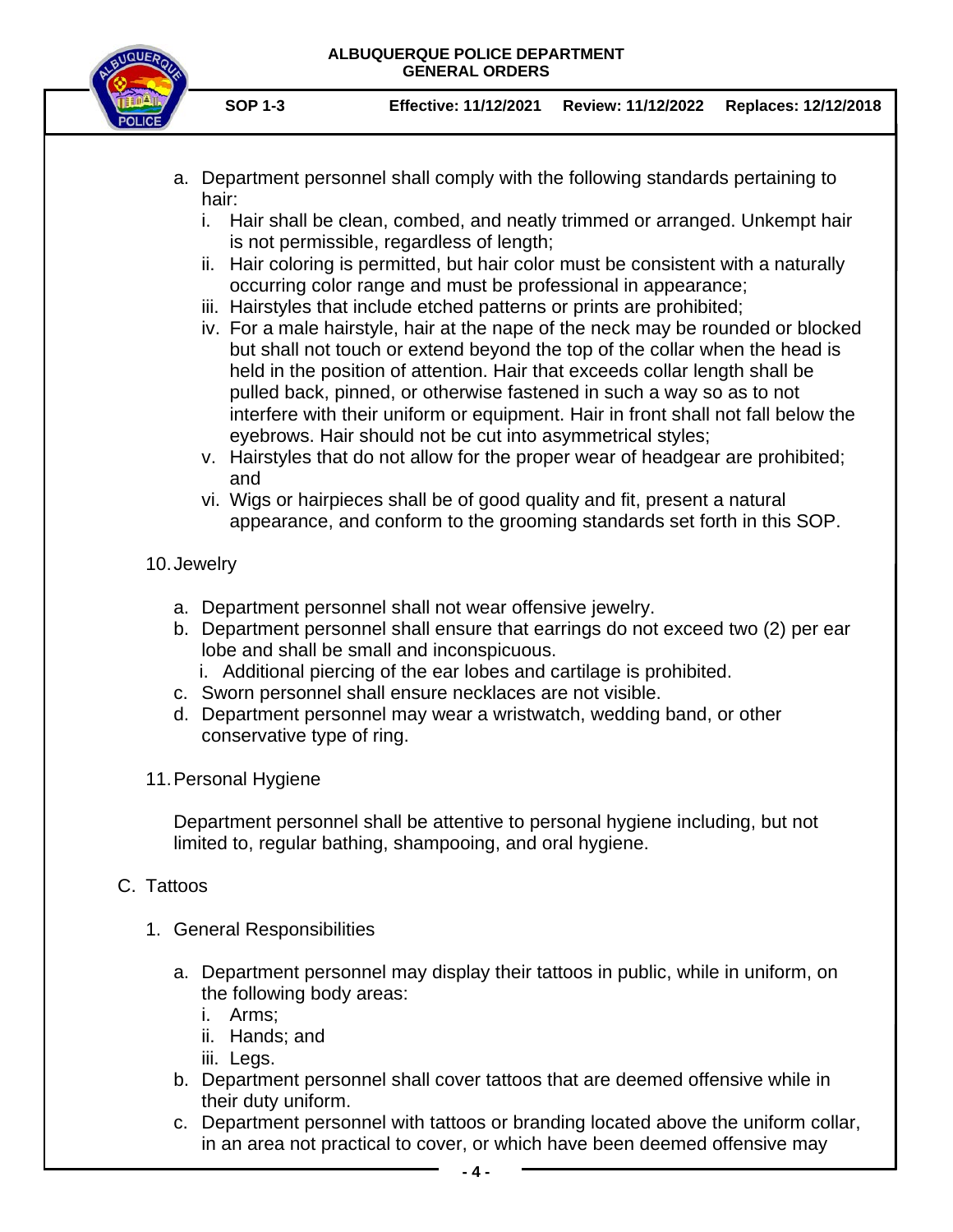submit a request to their Deputy Chief of Police or their designee for reconsideration or appeal, if the Deputy Chief deems a tattoo to be offensive. i. The employee shall be required to keep that tattoo covered at all times.

- d. Department personnel with tattoos that substitute for the application of cosmetics are acceptable, provided the make-up is applied in shades appropriate to natural skin tones.
- e. Department personnel are prohibited from displaying their tattoos while in the Class A uniform, consistent with SOP Uniforms.
- f. Department personnel are prohibited from displaying their tattoos that are above the collar of their uniform at all times.
- 2. Tattoo Declaration Process
	- a. Prior to displaying their tattoos while interacting with community members, Department personnel shall submit a Tattoo Declaration Form to their respective direct supervisor.
		- i. Sworn personnel at the rank of Commander or above shall submit to their direct supervisor an Interoffice Memorandum, a completed Tattoo Declaration Form, and photographs of the tattoos they wish to display.
		- ii. Department personnel shall submit a Tattoo Declaration Form for each new tattoo they intend on displaying while in uniform.
		- iii. Department personnel shall document tattoos that are determined to be offensive in a Tattoo Declaration Form.
	- b. The first-line supervisor shall send their employee's Tattoo Declaration Form through their chain of command, to their Commander.
	- c. The Commander shall review the Tattoo Declaration Form and shall approve or deny the employee's request to display their tattoo(s) while interacting with community members, while in their uniform.
	- d. The Commander shall have their division's Deputy Chief approve or deny the request and sign the form.
	- e. The Commander shall upload the Interoffice Memorandum and, if applicable, photograph(s) of the tattoos in the IA database web application.

### D. Exceptions

**6**

- 1. The Chief of Police shall make the final decision as to whether a tattoo violates this SOP.
- 2. The Chief of Police shall consider accommodations to the grooming standards outlined in this SOP on a case-by-case basis. Such accommodations may be appropriate only in cases where Department personnel demonstrate a religious or medical need for accommodation. In such instances, the employee shall bring the need for accommodation to the Chief of Police's attention through their chain of command.
	- a. Department personnel must provide sufficient documentation and proof of the need for the accommodation accompanied by an Interoffice Memorandum.